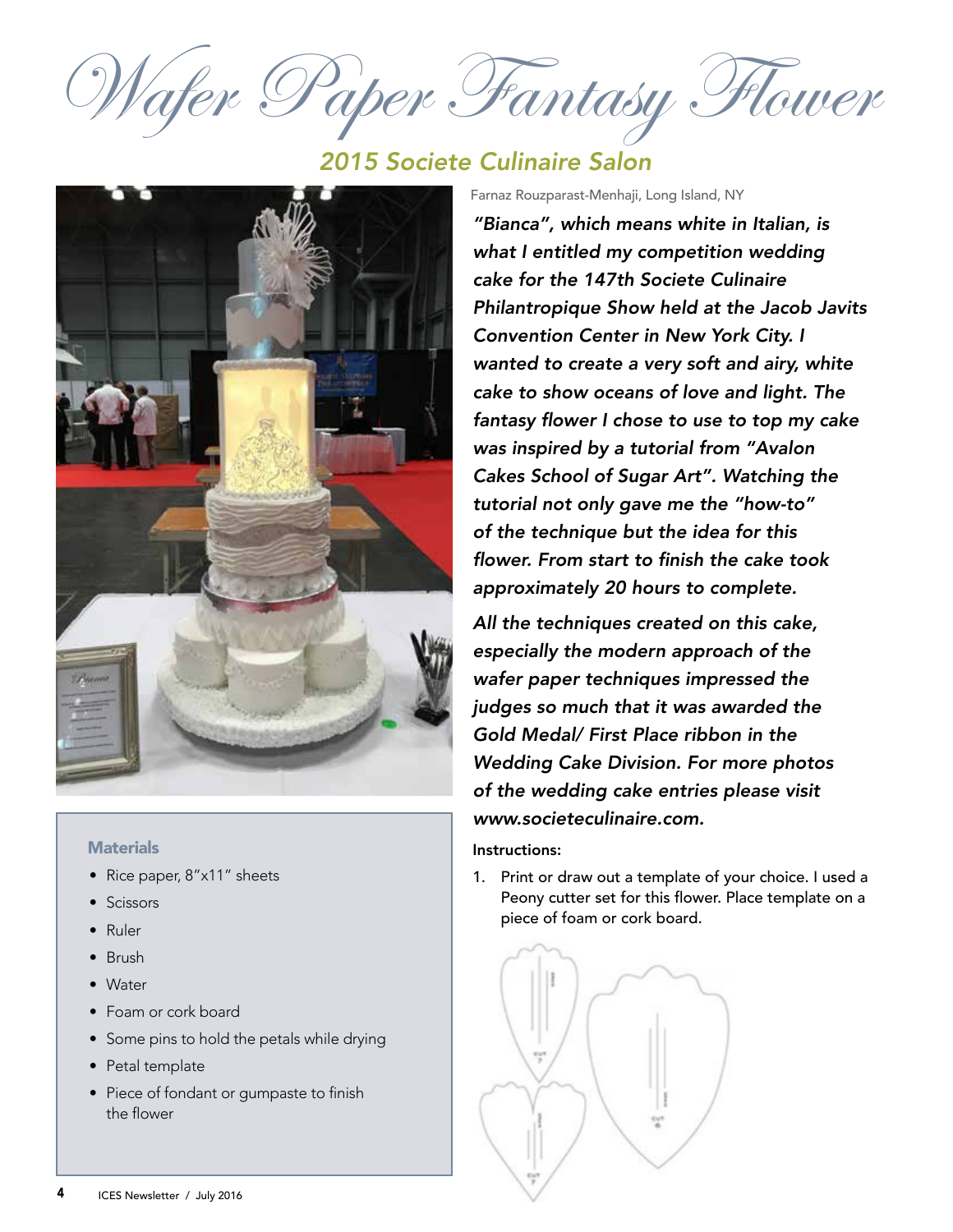

- 2. Cut ¼ inch wide, lengthwise strips of rice paper.
- 3. Make a small loop at the end of one strip of rice paper by dampening the end with a brush dipped in water. Put a pin through the loop and pin in place at the bottom of the petal template.



5. Repeat this process, using pins to hold the top loops of the paper petal. When a strip is not long enough to come back to the bottom attach it at the bottom and cut off the excess. Attach another strip at the bottom and continue on.



4. Place a pin at the top of the petal template, then run the strip up and around the top pin and back to the bottom. Dampen the rice paper and glue it at the bottom pin.



6. When you have covered the template completely take one strip and glue it around the outside edge of the petal to hold everything together. Use a toothpick or pick tool to push this strip in between the loops and additional pins to hold it until dry. If one strip is not long enough add another.



- 7. Let it air dry completely and then remove the pins.
- 8. You will need 5 large petals and 4 small petals.

## Assembly:

Using a small piece of fondant or gumpaste attach the 5 large petals in a circle. Add more fondant in the center and attach the small petals. For the center I rolled one rice paper strip like a rose and glued it in the center, finishing it off with a silver bead.

The cake dummies used to build the cake were six 6" x 4" rounds for the bottom tier, a 12" x 4" round, a 10" x 5" round, an  $8"x10"$  round, a  $6"x4"$  round and a  $4"x4"$ round. The cake board was covered with gumpaste flowers made by using a silicone hydrangea mould to match the little wafer paper flowers on the cake. The flowers on the cake were made using a paper craft punch.

The 8"x10" cake was cut in half vertically and one half was discarded. I replaced the missing half with wafer paper. Then I cut out a bride and groom silhouette from wafer paper and attached the pieces to the back of the paper on the cake. When it was dry I piped the wedding dress scrolls using royal icing on the front side of the wafer paper. To back-light the design a battery operated LED light was placed inside and behind the wafer paper.